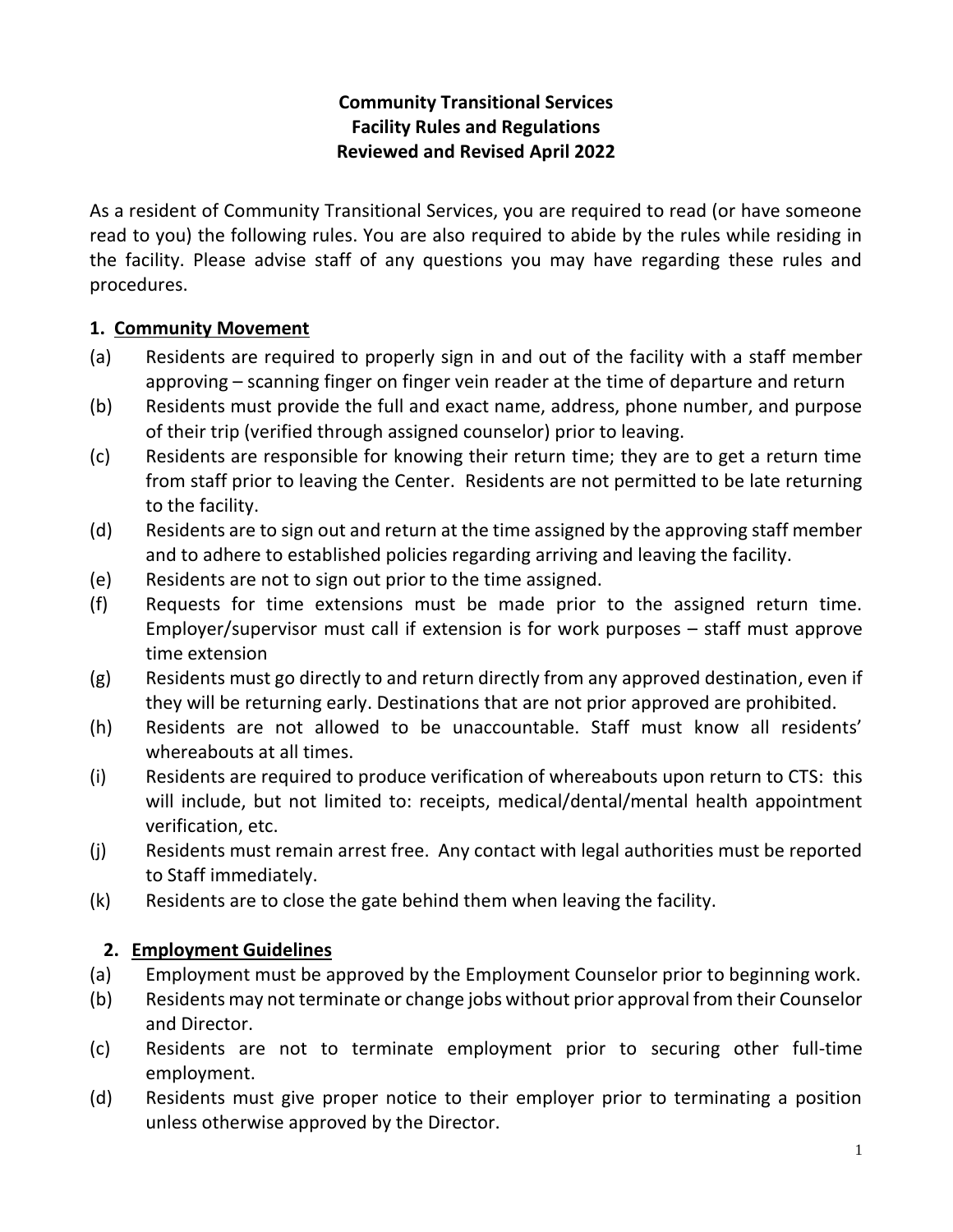- (e) Poor work performance and/or termination are not acceptable. Residents are required to receive positive work reports.
- (f) Residents must work as scheduled by employer.
- (g) Residents are responsible for notifying their supervisor if they are unable to go into work for any reason.
- (h) Residents must inform potential employers of accurate criminal background when asked to provide the information.
- (i) Residents who are employed must pay subsistence as according to policy (See Financial Requirements). Subsistence is due on payday.
- (j) Employed residents are required to turn in a copy of their paycheck stub along with their subsistence payment in the form of a money order only.

## **3. Facility/Dorm Cleanliness and General Housekeeping**

- (a) Residents are to complete cleaning assignments (per bed assignment) at assigned times.
- (b) All urinals and commodes must be flushed after use.
- (c) Showers and water faucets must be turned off after use.
- (d) Residents will not shower or use the toilet facilities during count time.
- (e) Residents are to clean up after themselves after using common areas.
- (f) Each resident shall be responsible for ensuring his bed is made military style each day.
- (g) Beds and lockers are not to be moved.
- (h) Items are not permitted on windowsills at any time.
- (i) Residents are not permitted to paste, nail, or tape any articles to the walls, doors or furnishings, including lockers.
- (j) Nothing shall be hung from the ceiling, pipes, or light fixtures. Ceiling lights or vents will not be covered with paper or any object.
- (k) All personal items including magazines, newspapers and letters must be kept in neat order. No items of any kind are to be kept under any mattress.
- (l) Residents are to be fully clothed when out of their dorm (pajamas/bed clothes are not allowed outside one's dorm).
- (m) Clothing changes are to take place in the bathrooms only. Residents must exit the shower or bathroom stall wearing at a minimum, underwear or shorts/slacks. Under no circumstances is any resident to be completely naked outside of the shower or bathroom stall.
- (n) Residents are not to enter any dorm but their assigned dorm for any reason.
- (o) Dorm doors are not to be propped open at any time for any reason.
- (p) Each resident is responsible for the cleanliness of his or her assigned living area & room and for the security of his or her personal property.
- (q) All lights and electrical equipment must be turned off when room is unoccupied. Personal televisions must be turned off when the resident is not in their bed area.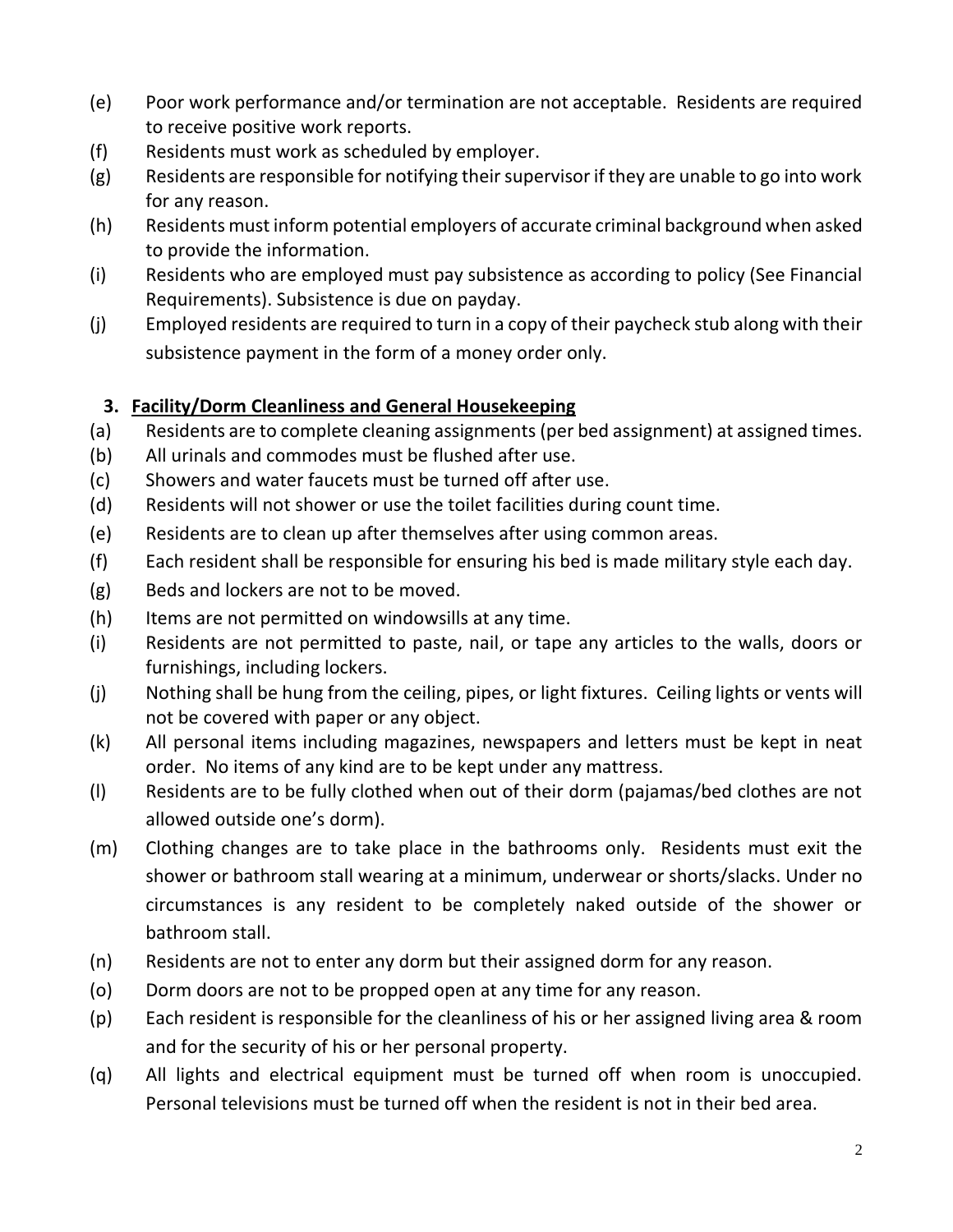- (r) Personal radios and televisions must be used with headphones/earbuds, but headphones must be worn around the neck or only one earbud in the ear – residents need to be able to hear the intercom system and alarms.
- (s) Residents who have their own televisions, radios, etc. must have them and room lights turned off no more than 30 minutes after the house closes.
- (t) All personal property must be placed in the locker corresponding with their assigned bed number.
- (u) Residents may only use locks and linens issued by the facility. A personal blanket and (new) pillow may be utilized, along with CTS issued items.
- (v) Lockers must be locked when not in use. All locks must be the property of CTS.
- (w) Mattresses are not to be moved from bed to another.
- (x) Drinks in cups with lids only are allowed in dorms.
- (y) Residents are not allowed to sit/lie on others' beds or chairs.
- (z) Residents are not allowed to use empty/unassigned lockers or bed.

# **4. Unauthorized Items**

- (a) Anything listed on the Contraband List is not allowed on the property. Possession of any item considered to be contraband is prohibited. Contraband is disposed of.
- (b) Residents are not to consume or use any product that may cause a positive reading on breathalyzer or drug screen, unless prescribed by a physician.
- (c) Residents are not to consume any prescription medication unless prescribed to them by a physician.
- (d) Use or possession of alcohol or drugs is prohibited.
- (e) Gambling is prohibited.
- (f) Use of gang signs, paraphernalia, or anything showing allegiance to a gang is prohibited.
- (g) All tobacco and related items (including lighters) are dangerous contraband for all inmates.

# **5. Program Requirements**

- (a) Residents must submit to an ALCO (breathalyzer) test and/or drug screen (urinalysis) when requested by Staff. (no exceptions).
- (b) Residents must submit to a search of their person when requested by staff no exceptions.
- (c) Fraudulent use of the food program is prohibited (this includes giving meals to others).
- (d) Taking or attempting to take more than one meal tray is prohibited.
- (e) Residents are not allowed to bring their own bowls/containers into the cafeteria at mealtime.
- (f) Residents are not to take food served at meal time to their dorm (including leftovers, fruit)
- (g) Residents must attend all required meetings, groups, and classes as scheduled.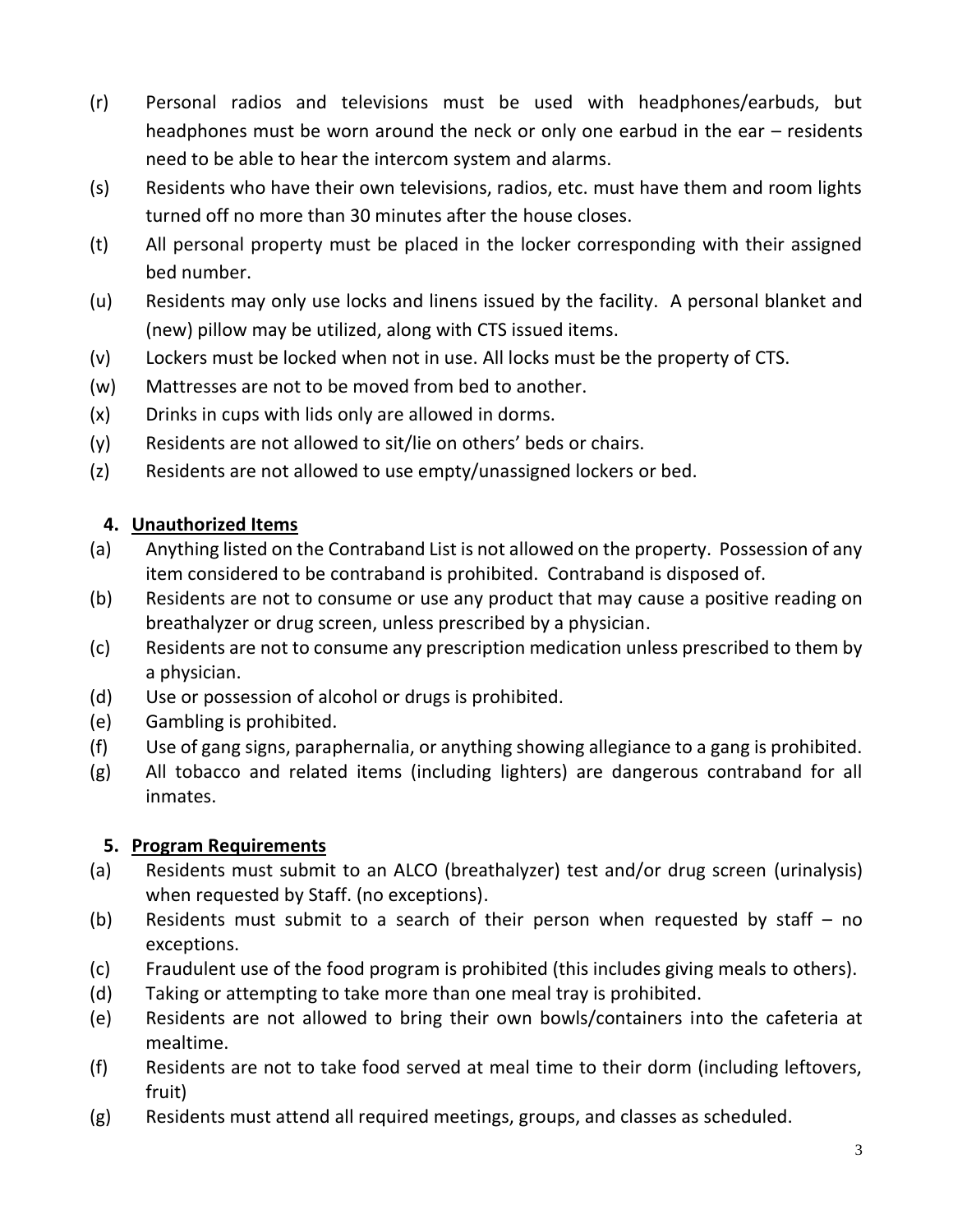- (h) Leaving classes or meetings is prohibited. All business (including restroom use) shall be taken care of before the beginning of the class/meeting or on designated breaks.
- (i) Residents are to read the bulletin boards on a daily basis as they are responsible for compliance of posted information.
- (j) Residents will quickly evacuate to the designated meeting area and act in an orderly manner during emergency drills (no smoking allowed).
- (k) Residents will obey all orders imposed by their Supervising Authority, their Individual Program/Treatment Plan, CTS Staff, and the Resident Handbook.
- (l) Facility recreational equipment is not to be utilized until all programming requirements and duties have been met or completed.

## **6. In House Visitation**

- (a) Visitors may visit only during designated times unless approved by Director.
- (b) Residents are responsible for the conduct of their visitors (Staff is authorized to terminate any visit if behavior is inappropriate).
- (c) Residents are to clean up after their visitors.
- (d) Residents are to take care of personal business prior to going to visitation room. Residents will not be allowed to use the restrooms in the visitation room.
- (e) Physical contact must be limited to a short kiss and hug at the end of the visit.
- (f) Ex-residents and convicted felons are not allowed to visit residents without special permission from the Director and the Supervising Authority.
- (g) Residents and their visitors are to follow the guidelines set forth in the visitation policy found in the resident handbook.

## **7. General Behavior**

- (a) Residents are to treat all Staff and other residents with respect.
- (b) Residents will be truthful in all statements to Staff
- (c) Residents are to obey all direct orders and instructions from Staff.
- (d) Double asking (triangulating) is prohibited; this is the act of receiving an undesired answer from one staff member then asking a different staff member the same question for a more desirable one.
- (e) Use of profanity, racist, prejudicial, or derogatory language is prohibited.
- (f) Statements that may cause hostility with others is prohibited.
- (h) No resident may have authority over another resident
- (i) Harassment in any form is strictly prohibited.
- (j) Horseplay or loud and unruly conduct is not permitted while in this facility.
- (k) Romantic relationships and physical contact between residents or staff are prohibited.
- (l) Residents are to remain in their dorm when the house is closed. Any business outside the dorm must be taken care of prior to the house closing.
- (m) Residents are not allowed in unauthorized areas.
- (n) Residents will not falsify, destroy, or alter records, documents, or statements.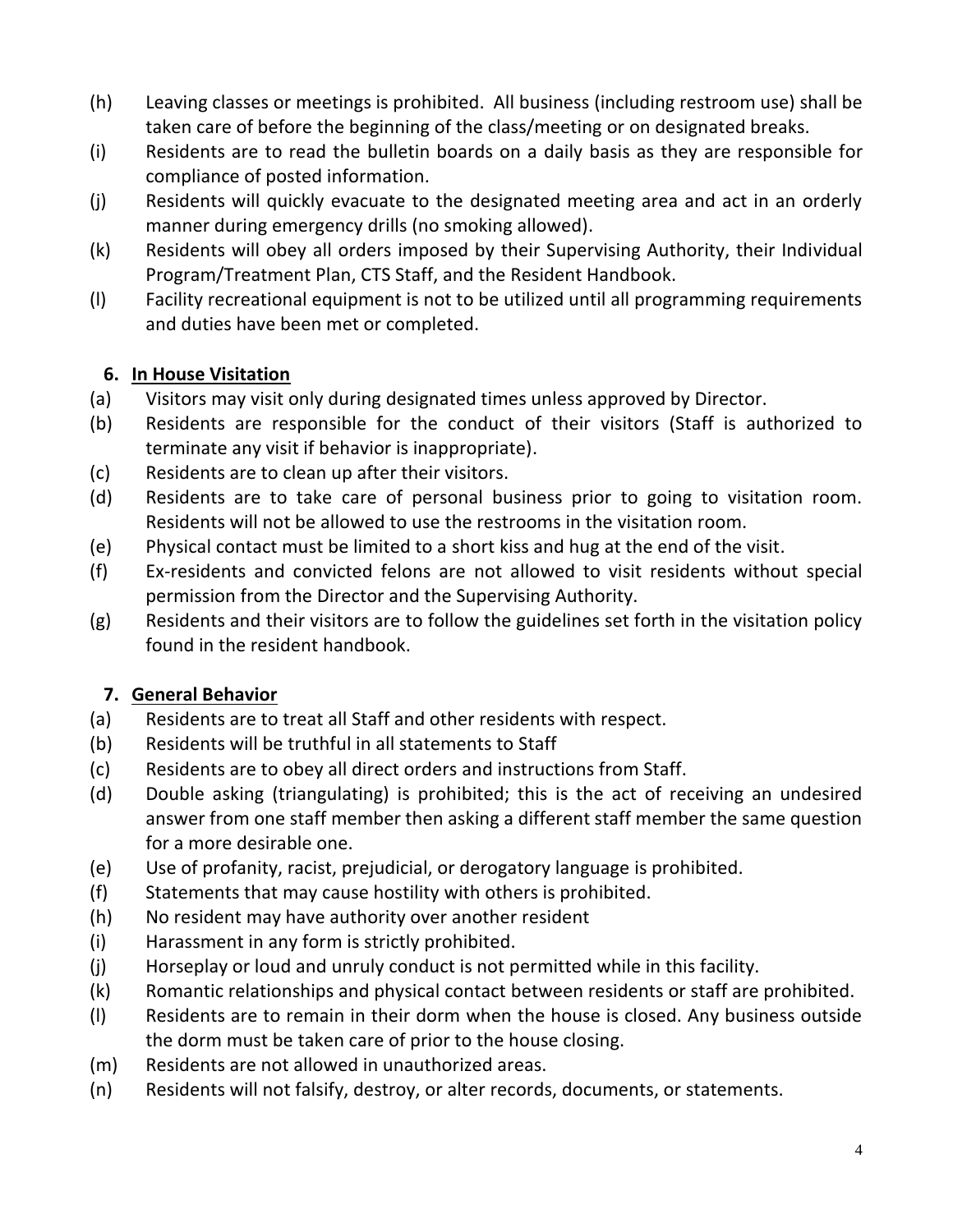- (o) Residents will not vandalize, deface or destroy facility property. Facility property is not to be removed from the facility for any reason.
- (p) Residents are not to give, lend, borrow, buy for, or exchange money, property, services, etc. This includes the purchase of items for another from commissary, vending, take out, receiving items through the mail, sharing PINs, giving property, etc.
- (q) Headgear, sunglasses, and tank tops are not permitted to be worn by residents when inside the facility/deck. Nylon caps ("doo rags") may be worn while in bed only.
- (r) No sunbathing on the deck. Proper attire must be worn.
- (s) Residents are not to congregate in the control center foyer area.
- (t) Residents will not jeopardize others' safety in any way while in the facility or in the community.
- (u) All residents in the facility will honor and respect the rules implemented in SAP.
- (v) Residents will not participate in three-way phone calls.
- (w) Any activity or behavior not specifically listed in these rules which Staff consider to violate the intentions and goals of the program; endanger the security of the facility or its residents or the community; or creates hostility or disorder among residents or staff is prohibited.
- (x) Violation of any CTS or DOC rule or policy that is policy that is posted, distributed, communicated is prohibited.

#### **8. Medication**

- (a) Residents must inform Staff of any prescribed or over the counter medication they are taking. All prescription medication must be logged by Staff.
- (b) All prescription medication must be turned in to Staff. CTS Staff will determine if the resident may keep the medication in their possession.
- (c) Medication approved for self-administration must be kept LOCKED up in the resident's locker
- (d) Residents must take medication as prescribed.
- (e) Over the counter medication containing sleep aid, alcohol, or stimulants is prohibited.
- (f) Residents are not to give their prescription medication to anyone else.
- (g) All prescribed medications not approved for self-administration will be stored and dispensed by staff monitors only.
- (h) "Cheeking" or "cuffing" medications during medication distribution is prohibited.

## **9. Tobacco Use**

- (a) Tobacco use is allowed on the deck and outside the facility only (this includes "dip")
- (b) Possession of matches is prohibited
- (c) Tobacco use is allowed on the deck anytime the deck is open. The deck is open when the house is open.
- (d) Everyone is responsible for keeping the deck clean of tobacco products. Items are to be disposed of properly.